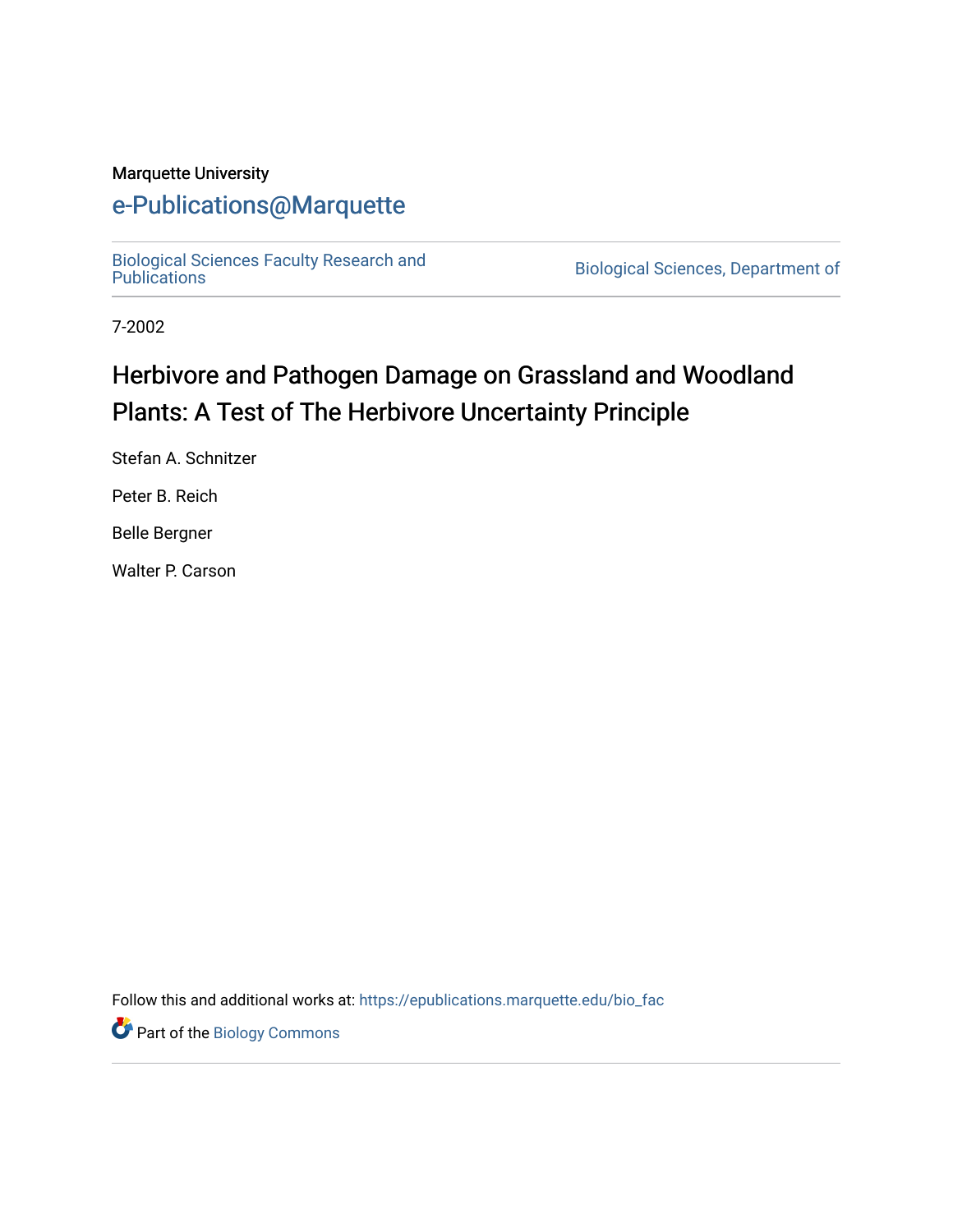**Marquette University**

# **e-Publications@Marquette**

## *Biology Faculty Research and Publications/College of Arts and Sciences*

*This paper is NOT THE PUBLISHED VERSION;* **but the author's final, peer-reviewed manuscript.** The published version may be accessed by following the link in the citation below.

*Ecology Letters*, Vol. 5, No. 4 (July 2002) : 531-539. [DOI.](https://onlinelibrary.wiley.com/doi/full/10.1046/j.1461-0248.2002.00357.x) This article is © Wiley and permission has been granted for this version to appear in [e-Publications@Marquette.](http://epublications.marquette.edu/) Wiley does not grant permission for this article to be further copied/distributed or hosted elsewhere without the express permission from Wiley.

# Herbivore and pathogen damage on grassland and woodland plants: a test of the herbivore uncertainty principle

Stefan A. Schnitzer Department of Forest Resources, University of Minnesota, St. Paul, MN Peter Reich Department of Forest Resources, University of Minnesota, St. Paul, MN Belle Bergner Department of Biology, University of Pennsylvania, Philadelphia, PA Walter P. Carson Department of Biological Sciences, University of Pittsburgh, Pittsburgh, PA

### **Abstract**

Researchers can alter the behaviour and ecology of their study organisms by conducting such seemingly benign activities as non-destructive measurements and observations. In plant communities, researcher visitation and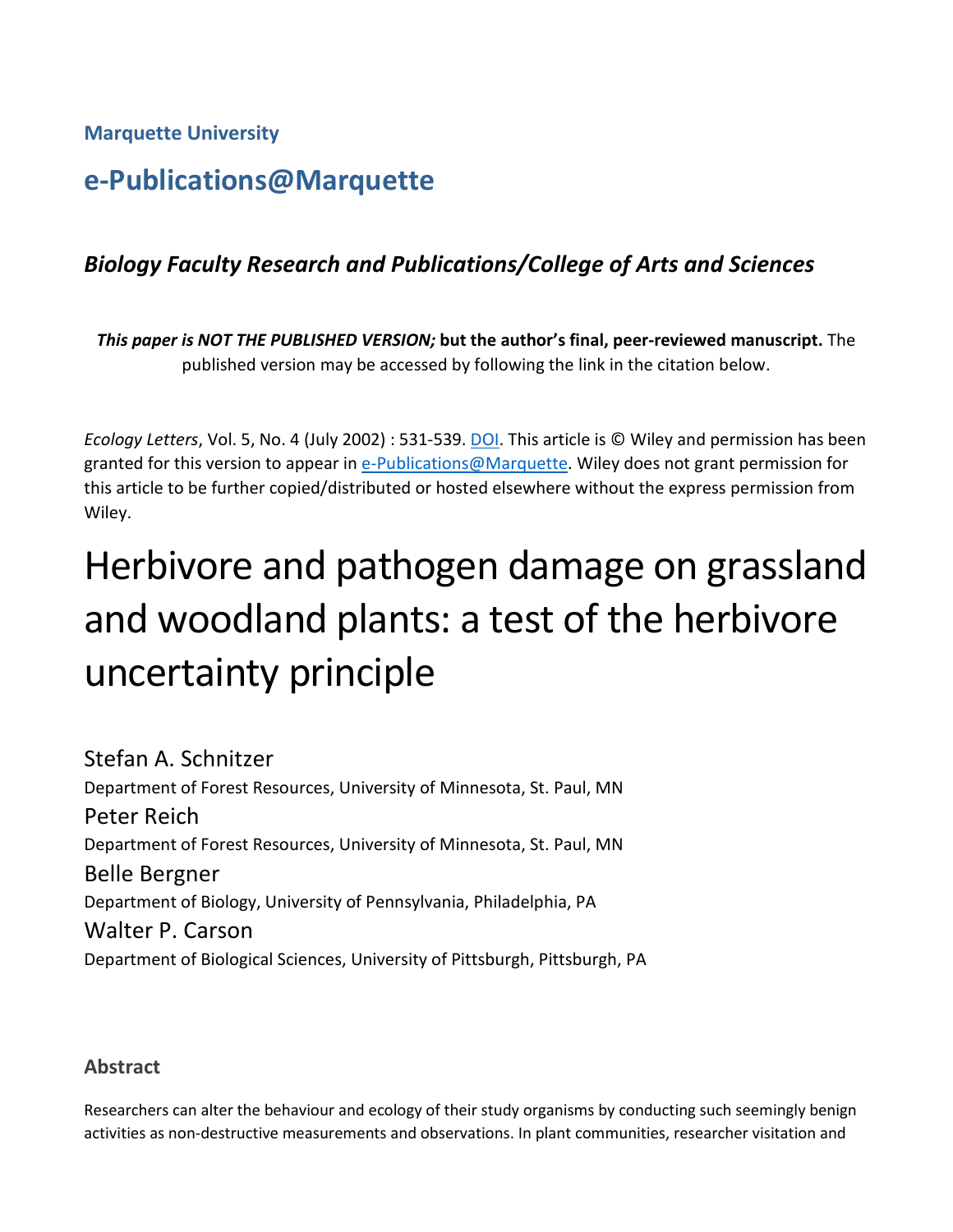measurement of plants may increase herbivore damage in some plant species while decreasing it in others. Simply measuring plants could change their competitive ability by altering the amount of herbivore damage that they suffer. Currently, however, there is only limited empirical evidence to support this `herbivore uncertainty principle' (HUP). We tested the HUP by quantifying the amount of herbivore and pathogen damage in 13 plant species (> 1400 individuals) at four different visitation intensities at Cedar Creek Natural History Area, Minnesota, USA. Altogether, we found very little evidence to support the HUP at any intensity of visitation. Researcher visitation did not alter overall plant herbivore damage or survival and we did not detect a significant visitation effect in any of the 13 species. Pathogen damage also did not significantly vary among visitation treatments, although there was some evidence that high visitation caused slightly higher pathogen damage. Based on our results, we question whether this phenomenon should be considered a `principle' of plant ecology.

## INTRODUCTION

In 1927, Werner Heisenberg introduced the Uncertainty Principle, demonstrating that the act of measuring the physical properties of a particle would alter the behaviour of that particle (**[9](https://onlinelibrary.wiley.com/doi/full/10.1046/j.1461-0248.2002.00357.x#b9)**). Heisenberg posited that the more precisely one measures one property of a particle, for example the particle's position, the greater effect there is on another property, such as the particle's momentum. Although Heisenberg's Uncertainty Principle pertains specifically to quantum physics, its utility has transcended the field of physics and become of importance to experimentalists in many scientific disciplines. In avian ecology, for example, researcher visitation of bird nests can alter the rate of egg predation in some species (**[27](https://onlinelibrary.wiley.com/doi/full/10.1046/j.1461-0248.2002.00357.x#b27)**; **[13](https://onlinelibrary.wiley.com/doi/full/10.1046/j.1461-0248.2002.00357.x#b13)**; **[14](https://onlinelibrary.wiley.com/doi/full/10.1046/j.1461-0248.2002.00357.x#b14)**). Additionally, the use of coloured ankle bands to track and identify individuals can inadvertently increase aggressive behaviour or alter mate choice (**[3](https://onlinelibrary.wiley.com/doi/full/10.1046/j.1461-0248.2002.00357.x#b3)**; **[17](https://onlinelibrary.wiley.com/doi/full/10.1046/j.1461-0248.2002.00357.x#b17)**). Consequently, some general aspects of Heisenberg's Uncertainty Principle appear to have important ramifications in ecology.

Recently, **[4](https://onlinelibrary.wiley.com/doi/full/10.1046/j.1461-0248.2002.00357.x#b4)**) extended Heisenberg's Uncertainty Principle to plant communities, suggesting that the amount of insect herbivory on plants is altered by researcher visitation and measurement, a phenomenon that they coined the herbivore uncertainty principle (HUP). They found that after eight weekly mock morphological measurements of leaves and stems, herbivore damage in two of six herbaceous plant species was substantially different from that of control plants, which were visited only once. These findings were particularly important because there was not a proportional, unidirectional response to researcher visitation and measurement; rather, one species had higher herbivore damage, whereas another species had lower herbivore damage. This type of differential, species-specific response to researcher visitation could have huge implications in plant ecology, resulting in incorrect conclusions about the nature of plant–plant and plant–animal interactions. Specifically, if herbivore damage is altered because of researcher visitation, and even a modest change in herbivore damage can reverse the competitive order among species (**[12](https://onlinelibrary.wiley.com/doi/full/10.1046/j.1461-0248.2002.00357.x#b12)**; **[15](https://onlinelibrary.wiley.com/doi/full/10.1046/j.1461-0248.2002.00357.x#b15)**, **[16](https://onlinelibrary.wiley.com/doi/full/10.1046/j.1461-0248.2002.00357.x#b16)**), then the simple act of visiting and measuring plants can cause a shift in the competitive hierarchy of plants and thus fundamentally alter plant community composition. Furthermore, previous plant population- and community-level studies could have confused the response of plants to a specific manipulation with a HUP visitation effect. Consequently, if the HUP is replicable and generalizable, then plant ecologists will have to re-examine current methodologies for studying plant interactions and question the validity of many previous plant population- and community-level studies. **[4](https://onlinelibrary.wiley.com/doi/full/10.1046/j.1461-0248.2002.00357.x#b4)**) warned that further research is urgently needed and that `In the mean time, researchers must, at the very least, explicitly determine if their own presence affects the function of their study system'.

Although the idea behind the HUP is intriguing, to date there is not sufficient evidence to deem this phenomenon an `ecological principle'. Specifically, the HUP is based on one study that examined six plant species, only two of which had a significant change in mean leaf damage to visitation and measurement (**[4](https://onlinelibrary.wiley.com/doi/full/10.1046/j.1461-0248.2002.00357.x#b4)**). Furthermore, all six of the species shared a similar life-history strategy, being relatively fast-growing, shadeintolerant, early successional herbaceous plants. Finally, the study was not replicated at the site level, being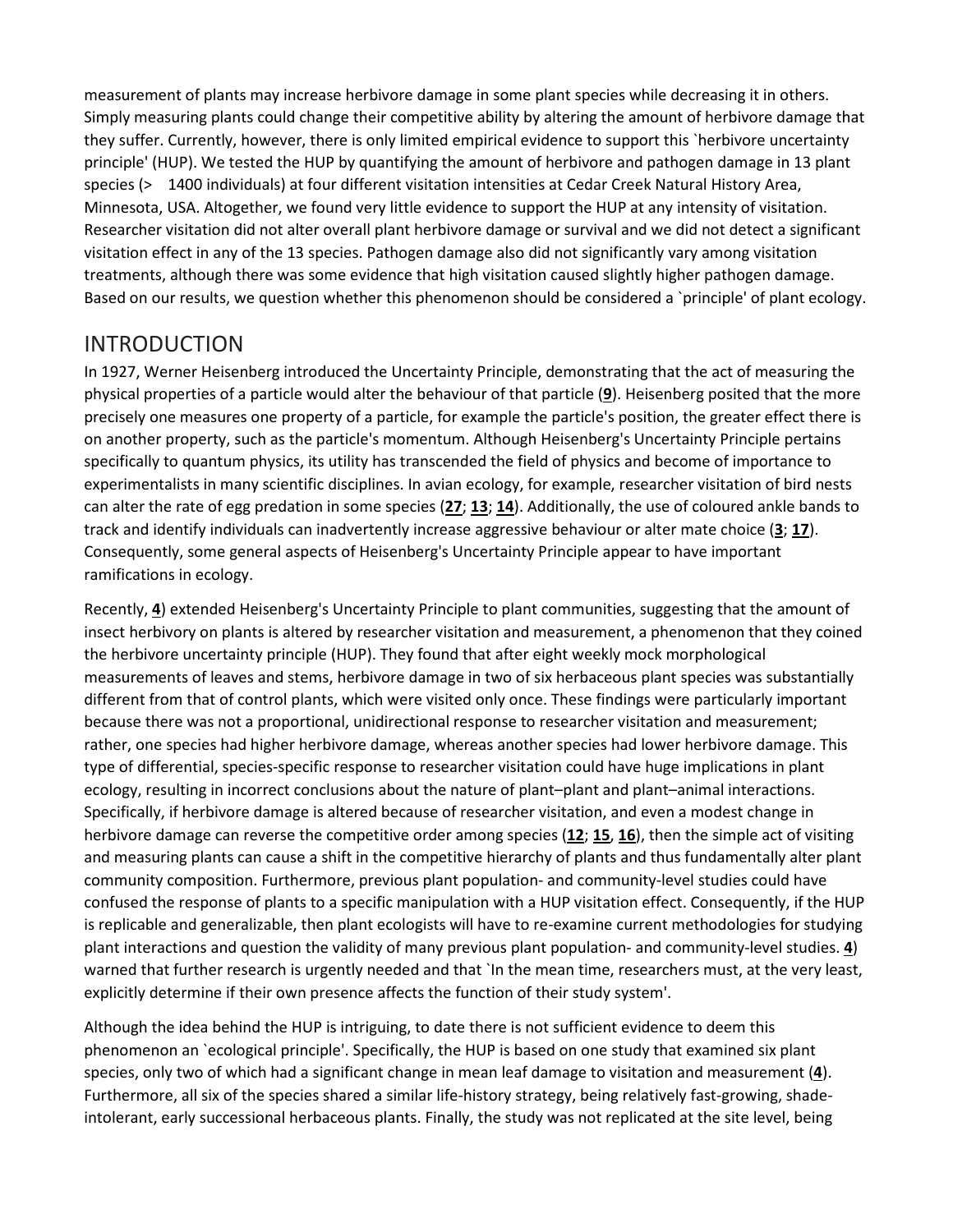based on a single field in Pennsylvania, USA. Nevertheless, the huge potential implications of the HUP warranted a more comprehensive test of this phenomenon at an alternate site, using a replicated experimental design that also quantified the sensitivity of plants to different frequencies of experimental visitation.

We designed an experiment to test whether: (1) the HUP is a replicable and generalizable phenomenon; (2) pathogen damage, in addition to herbivore damage, is altered by researcher visitation; and (3) an increase in the frequency of researcher visitation alters the magnitude of herbivore and pathogen damage. We expanded the previous test of the HUP in four explicit ways, several of which were specifically called for by **[4](https://onlinelibrary.wiley.com/doi/full/10.1046/j.1461-0248.2002.00357.x#b4)**). First, we tested the HUP in six separate fields at Cedar Creek Natural History Area in central Minnesota, USA, to determine whether it was generalizable to the old field plant community of this region. Secondly, in addition to quantifying foliar herbivore damage, we also quantified the amount of foliar pathogen damage. Foliar pathogen damage can substantially reduce plant health by reducing growth and altering patterns of root to shoot allocation (**[18](https://onlinelibrary.wiley.com/doi/full/10.1046/j.1461-0248.2002.00357.x#b18)**). Because pathogens can spread among plants via vectors such as small mammals and invertebrates (**[8](https://onlinelibrary.wiley.com/doi/full/10.1046/j.1461-0248.2002.00357.x#b8)**; **[10](https://onlinelibrary.wiley.com/doi/full/10.1046/j.1461-0248.2002.00357.x#b10)**; **[1](https://onlinelibrary.wiley.com/doi/full/10.1046/j.1461-0248.2002.00357.x#b1)**), it is also likely that pathogens can spread from plant to plant via researchers' hands, clothing or their measurement instruments. Thirdly, we included both herbaceous and woody species to determine if the HUP might be a general phenomenon in vascular plants. Finally, we included a gradient of frequencies of researcher visitation in an attempt to determine the sensitivity of plants to researcher visitation. Recognizing the point at which visitation alters the rates of herbivore and pathogen damage may guide researchers in developing experimental protocols that would minimize the unintended effects of researcher visitation.

## METHODS

### Study area

We tested the herbivore uncertainty principle in six old fields at Cedar Creek Natural History Area in central Minnesota, USA. Cedar Creek is a 22-km2 mosaic of forests, wetlands, abandoned agricultural fields and native oak savannas, located within the transition zones of western prairie, eastern deciduous forest and northern conifer forest. The soils of Cedar Creek tend to be coarse-textured and sandy, which makes them somewhat nutrient poor (**[24](https://onlinelibrary.wiley.com/doi/full/10.1046/j.1461-0248.2002.00357.x#b24)**; **[11](https://onlinelibrary.wiley.com/doi/full/10.1046/j.1461-0248.2002.00357.x#b11)**). The flora of Cedar Creek, however, is relatively species-rich, with over 750 vascular plant species (**[20](https://onlinelibrary.wiley.com/doi/full/10.1046/j.1461-0248.2002.00357.x#b20)**). The six replicate fields that we selected were spread throughout Cedar Creek, with none of the fields closer than 1 km to another. All of the fields had been fallow for 25–45 years and had a sufficiently high abundance of the target species, particularly perennial forbs and woody plants, to allow us to adequately replicate each treatment.

## **Treatments**

Our visitation and measurement treatment was similar to that of **[4](https://onlinelibrary.wiley.com/doi/full/10.1046/j.1461-0248.2002.00357.x#b4)**), consisting of mock stem diameter and height measurements of each plant, a process by which we gently straightened each plant perpendicular to the ground, simulating stem diameter and height measurements. We were careful not to physically damage the plants; thus, we never forced stems into a vertical position if a plant did not allow for this type of position. We also arbitrarily touched certain leaves of each plant, simulating additional morphometric leaf measurements. We used four visitation frequencies, consisting of: (1) high visitation (once per week); (2) medium visitation (once every 2 weeks); (3) low visitation (once every 4 weeks); and (4) a control treatment in which we visited the plants only at the end of the study, when we quantified herbivore and pathogen damage. By not visiting our control treatment until the end of the study we had the greatest possible contrast with the high visitation treatment. Indeed, **[4](https://onlinelibrary.wiley.com/doi/full/10.1046/j.1461-0248.2002.00357.x#b4)**) suggested that they would have seen an even greater influence of visitation if they had used a no visitation control treatment. Overall, our experimental design should have allowed us to quantify the sensitivity of plants over a relatively large gradient of visitation frequency and measurement.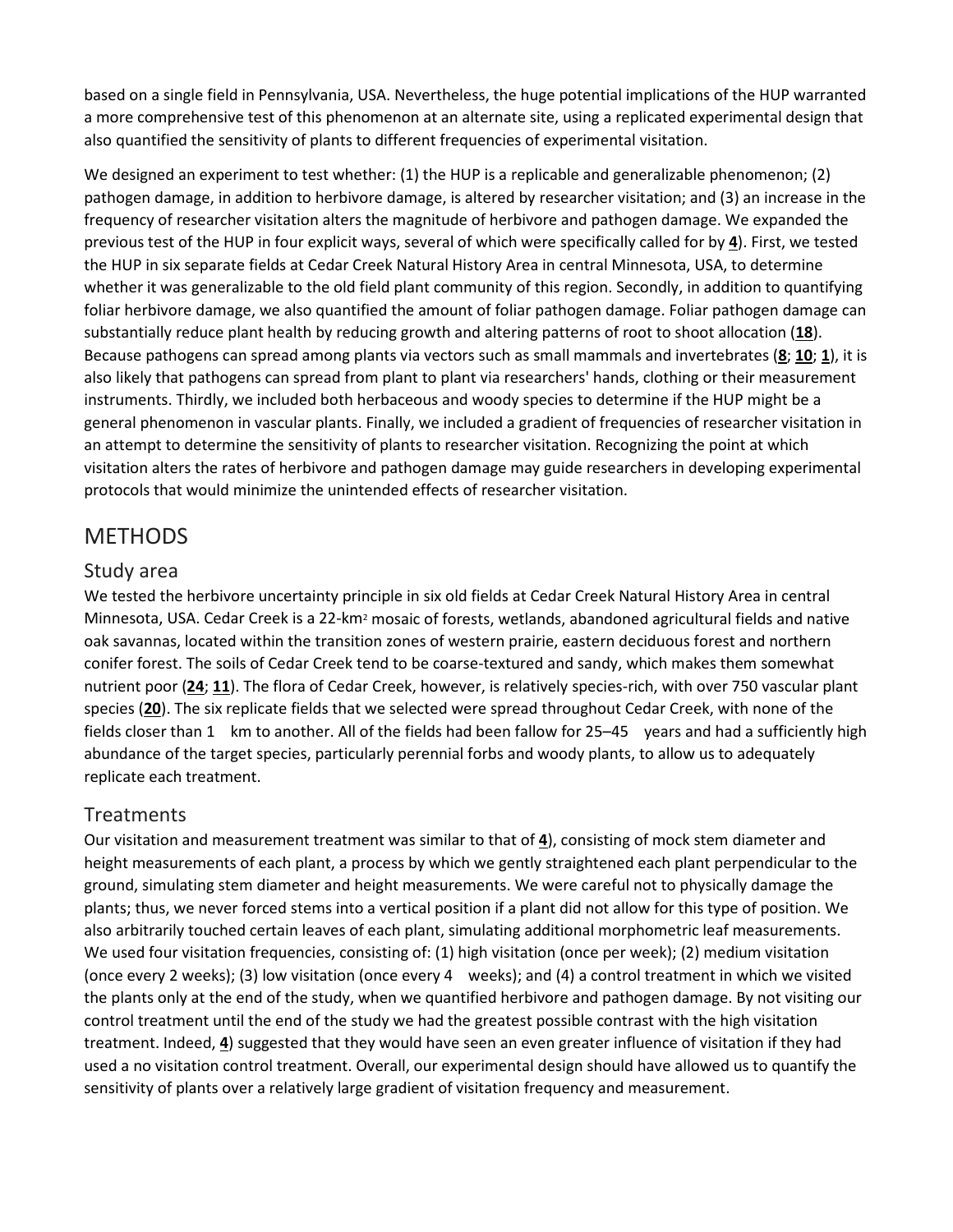#### Plant community

We selected 13 target plant species for this study, nine of which were herbaceous and four woody, comprising 1437 individuals (**[Table](https://onlinelibrary.wiley.com/doi/full/10.1046/j.1461-0248.2002.00357.x#t1) 1**). Because species composition was highly variable among the sites, it was not possible to locate each species at every site; rather, we selected seven to nine target species per site, including at least two woody species per site. Ten of the 13 species were replicated at more than one site, while three species (*Acer rubrum, Solidago missouriensis* and *Solidago ridgida*) were found at only one site (**[Table](https://onlinelibrary.wiley.com/doi/full/10.1046/j.1461-0248.2002.00357.x#t1) 1**). For each of the three visitation treatments within each field, we selected up to 10 individuals of each target species as we encountered them along a meandering path (hereafter called transect) through each field (**[21](https://onlinelibrary.wiley.com/doi/full/10.1046/j.1461-0248.2002.00357.x#b21)**). We marked the plants by loosely tying coloured flagging tape near the base of their stems. Each plant was usually separated by at least 1 m from any other target plant (methods follow those of **[4](https://onlinelibrary.wiley.com/doi/full/10.1046/j.1461-0248.2002.00357.x#b4)**) and the treatments were separated by at least 5 m. After the plants were marked, we randomly assigned a visitation treatment for each transect. For the control treatment, we randomly selected 10 additional individuals of each target species within the same sampling area of the field used to sample the other individuals. We were careful to locate the control transects in areas that had not been visited throughout the summer and we constrained all four treatments to the same general area of the field to ensure that each transect was an accurate representation of the targeted species community for each field.

| Species                | Life-history     | No. of<br>sites | No. of<br>individuals |  |  |
|------------------------|------------------|-----------------|-----------------------|--|--|
| Anemone cylindrica     | Perennial forb   |                 |                       |  |  |
| Fragaria virginiana    | Perennial forb   | 5               | 173                   |  |  |
| Monarda fistulosa      | Perennial forb   | 3               | 88                    |  |  |
| Potentilla recta       | Perennial forb   | 5               | 174                   |  |  |
| Rubus allegheniensis   | Perennial forb   | 6               | 212                   |  |  |
| Solidago gigantea      | Perennial forb   | 4               | 156                   |  |  |
| Solidago missouriensis | Perennial forb   | 1               | 37                    |  |  |
| Solidago rigida        | Perennial forb   | 1               | 33                    |  |  |
| Lathyrus venosus       | Perennial legume | 2               | 63                    |  |  |
| Corylus americana      | Shrub            | 2               | 66                    |  |  |
| Acer rubrum            | Tree             | 1               | 27                    |  |  |
| Populus tremuloides    | Tree             | 4               | 121                   |  |  |
| Quercus ellipsoidalis  | Tree             | 5               | 172                   |  |  |

**Table 1.** The species identity, life-history strategy, number of replicated sites and number of individuals for each of the 13 plant species included in this study. All woody species were less than 2 m tall. In total, there were 1437 individuals in this study

|                        |                  | No. of         | No. of   |
|------------------------|------------------|----------------|----------|
| <b>Species</b>         | Life-history     | sites          | individu |
| Anemone cylindrica     | Perennial forb   | 4              | 114      |
| Fragaria virginiana    | Perennial forb   | 5              | 173      |
| Monarda fistulosa      | Perennial forb   | 3              | 88       |
| Potentilla recta       | Perennial forb   | 5              | 174      |
| Rubus allegheniensis   | Perennial forb   | 6              | 212      |
| Solidago gigantea      | Perennial forb   | 4              | 156      |
| Solidago missouriensis | Perennial forb   | 1              | 37       |
| Solidago rigida        | Perennial forb   | 1              | 33       |
| Lathyrus venosus       | Perennial legume | 2              | 63       |
| Corylus americana      | Shrub            | $\mathfrak{p}$ | 66       |
| Acer rubrum            | Tree             |                | 27       |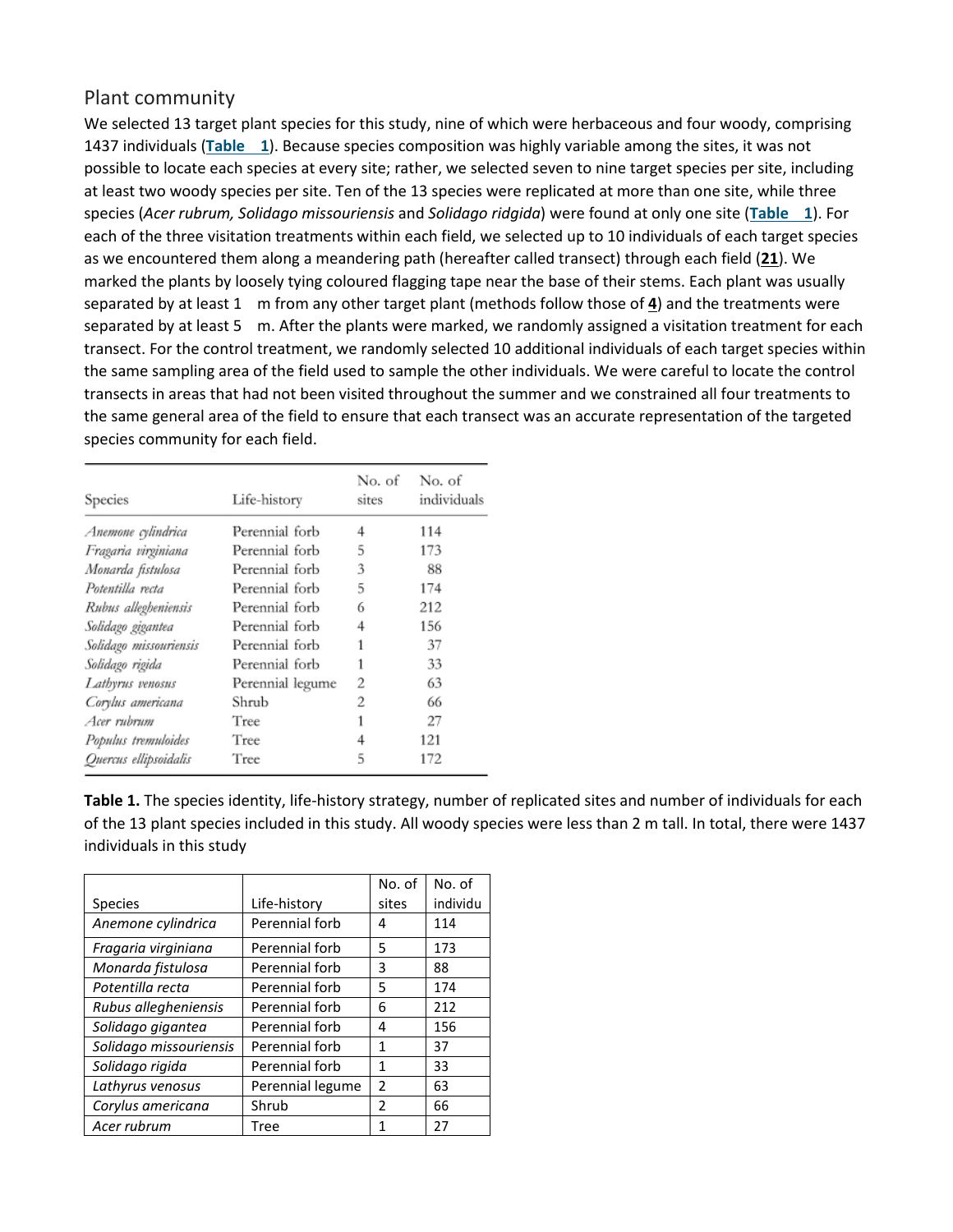| Populus tremuloides   |  |  |
|-----------------------|--|--|
| Quercus ellipsoidalis |  |  |

## Data collection

We ran the study for 10 weeks, beginning in late May 2001, and quantified survivorship and foliar herbivore and pathogen damage for each species at the end of the study, in early August, when damage was near its peak. We determined foliar herbivore and pathogen damage by comparing the leaves of all of the plants in the experiment with species-specific leaf damage templates, which ranged from 1 to 5% damage at intervals of 1%, and 5 to 100% damage at intervals of 5% (25 damage categories in total; methods follow those of **[5](https://onlinelibrary.wiley.com/doi/full/10.1046/j.1461-0248.2002.00357.x#b5)**, **[6](https://onlinelibrary.wiley.com/doi/full/10.1046/j.1461-0248.2002.00357.x#b6)**). For each individual, we estimated whole-plant damage by averaging the percentage damage for each leaf, taking individual leaf size into consideration. It was not always possible to distinguish among the different pathogen species and thus we considered all suspicious lesions on the leaves to be damage from pathogens. Some of the lesions, however, may not have been pathogenic, and thus we may have overestimated the amount of actual pathogen damage.

### Statistical analyses

We tested whether researcher visitation and measurement altered the percentage of herbivore and pathogen damage in plant species using several statistical tests. To determine whether researcher visitation altered the amount of herbivore and pathogen damage, we used a three-way, type III sum of squares ANOVA, with visitation frequency, species identity and site as independent factors (SAS Institute 2002). We classified visitation frequency as a fixed effect, but both species identity and site as random effects. To directly compare our two most extreme visitation treatments and to make our study more comparable with the two-treatment design (weekly and once) used by **[4](https://onlinelibrary.wiley.com/doi/full/10.1046/j.1461-0248.2002.00357.x#b4)**), we ran an additional three-way ANOVA for both herbivore and pathogen damage using only the control and the high visitation treatments. The results for this twotreatment ANOVA were similar to the four-treatment ANOVA described above and so we do not report these results. We tested whether woody and herbaceous species (broadly defined as different life-history strategies) responded differently to researcher visitation with a three-way ANOVA, lumping the species as either herbaceous (*n*=9) or woody (*n*=4). We did not use Bonferroni corrections for these analyses, which would have been an appropriate but more conservative approach (**[23](https://onlinelibrary.wiley.com/doi/full/10.1046/j.1461-0248.2002.00357.x#b23)**). For all ANOVAs, we used the mean percentage herbivore and pathogen damage estimates for each species (or life-history strategy) per transect and arcsin transformed these data to make them normally distributed (**[23](https://onlinelibrary.wiley.com/doi/full/10.1046/j.1461-0248.2002.00357.x#b23)**).

We used a two-tailed Fisher's exact test to determine whether researcher visitation consistently increased or decreased the mean herbivore and pathogen damage among the species. The Fisher's exact test calculates the probability of obtaining the frequency of two dichotomous variables compared with a random distribution (**[23](https://onlinelibrary.wiley.com/doi/full/10.1046/j.1461-0248.2002.00357.x#b23)**; **[26](https://onlinelibrary.wiley.com/doi/full/10.1046/j.1461-0248.2002.00357.x#b26)**). For this test, we scored the herbivore and pathogen damage data as either higher or lower in the high visitation than the control treatment. We then calculated the probability of whether herbivore or pathogen damage was consistently higher or lower in the high visitation than the control treatment among all of the species.

The plant survival analyses were similar to the herbivore and pathogen damage analyses. Specifically, we used a three-way ANOVA with percentage survival as the dependent variable and visitation frequency, site and species identity as the independent variables. However, because there was no significant site effect, we re-ran the ANOVA omitting this variable. In this analysis, we included only the three visitation treatments because we could not collect survival data on the control treatment without altering the treatment. Our one visitation per month treatment, however, was suitable as a low-visitation treatment.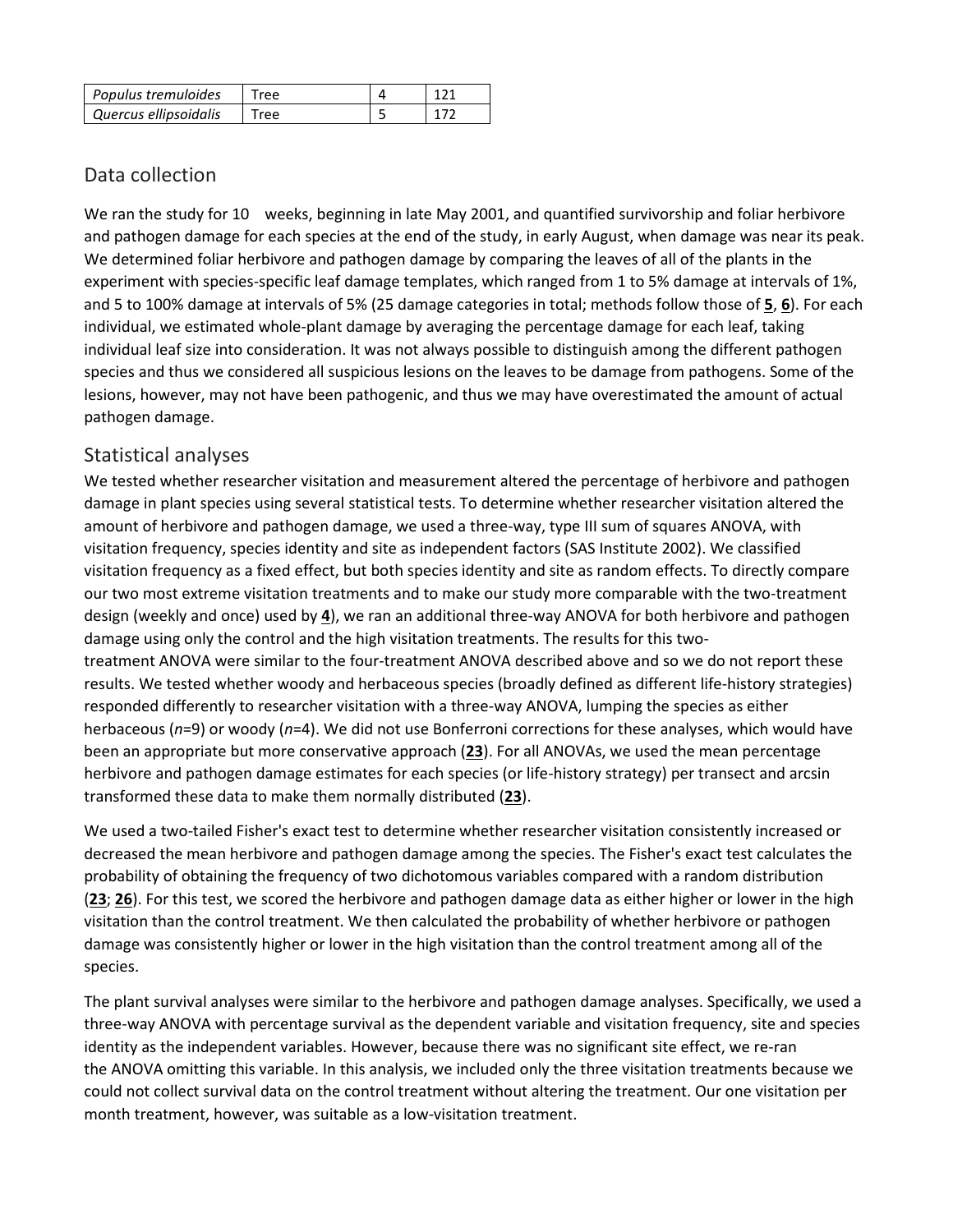## RESULTS

#### Herbivore damage

Researcher visitation and measurement did not significantly alter foliar herbivore damage in this study (**[Fig.](https://onlinelibrary.wiley.com/doi/full/10.1046/j.1461-0248.2002.00357.x#f1) [1a](https://onlinelibrary.wiley.com/doi/full/10.1046/j.1461-0248.2002.00357.x#f1)**). Although species differed in the amount of herbivore damage they experienced, there were no significant differences in herbivore damage among the visitation frequencies, the sites, or, more importantly, the visitation frequency by species or by site interactions (**[Table](https://onlinelibrary.wiley.com/doi/full/10.1046/j.1461-0248.2002.00357.x#t2) 2**). When grouped by life-history strategy, visitation frequency did not alter herbivore damage in either woody or herbaceous species, nor were there visitation frequency by life-history or site interactions (**[Table](https://onlinelibrary.wiley.com/doi/full/10.1046/j.1461-0248.2002.00357.x#t2) 2**). The woody species sustained nearly twice the percentage of herbivore damage than did the herbaceous species (5.5 ± 0.2 vs. 2.6 ± 0.1, respectively; *P* < 0.0001), suggesting that species and life-history differences play a much greater role in herbivore damage than researcher visitation.



**Figure 1** The mean percentage foliar herbivore (a) and pathogen (b) damage for 13 plant species over four visitation frequencies: no visitation (control), low visitation (one visit per month), medium visitation (two visits per month) and high visitation (four visits per month). The amount of herbivore or pathogen damage was not significantly different at any of the visitation frequencies for any of the 13 species (**[Table](https://onlinelibrary.wiley.com/doi/full/10.1046/j.1461-0248.2002.00357.x#t2) 2**). Error bars represent standard errors. Here we present non-transformed data; however, we arcsin transformed the data prior to the ANOVAs. The complete species list can be found in **[Table](https://onlinelibrary.wiley.com/doi/full/10.1046/j.1461-0248.2002.00357.x#t1) 1**.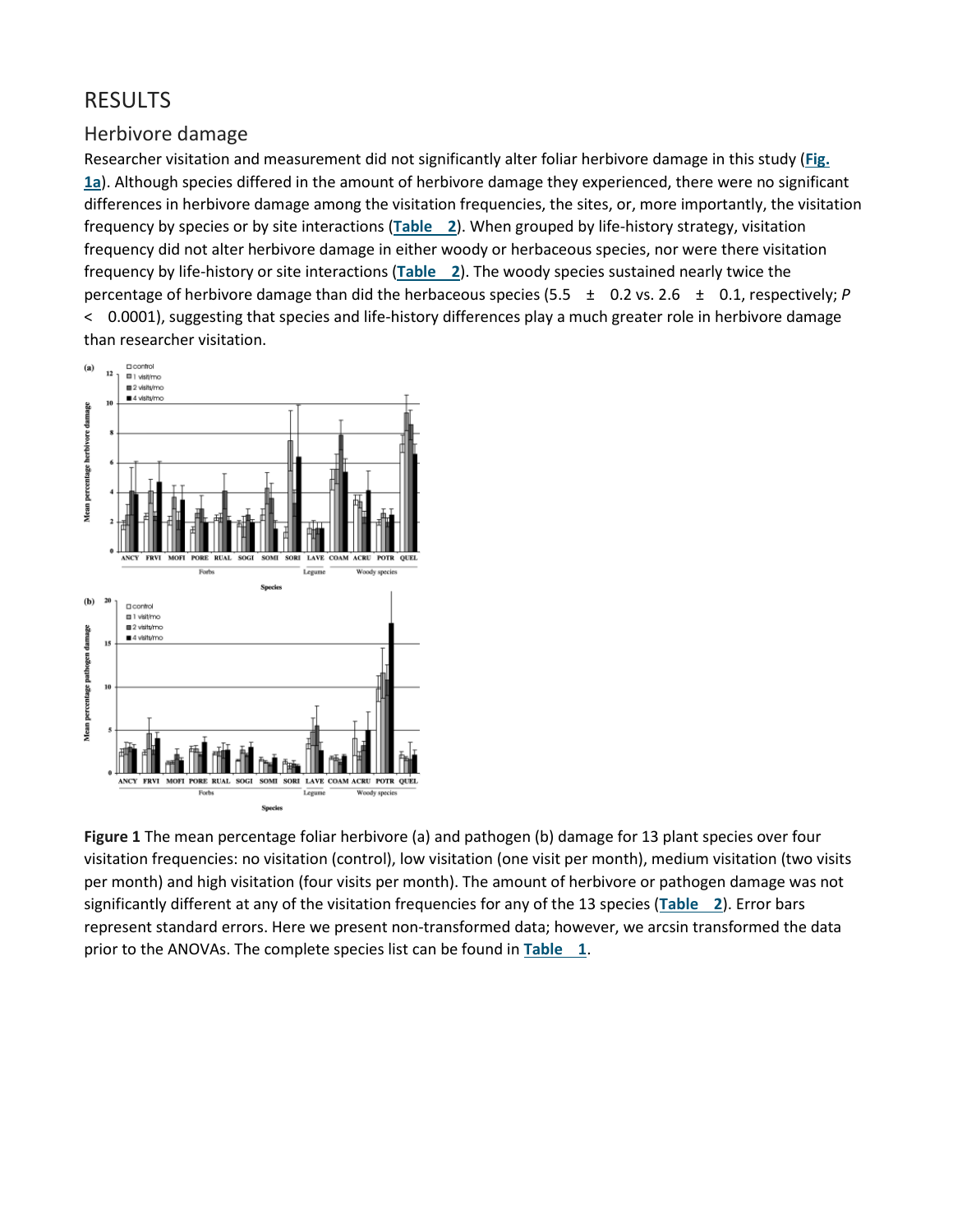|                                                | Herbivore damage |      |        |              | Pathogen damage |      |       |              |
|------------------------------------------------|------------------|------|--------|--------------|-----------------|------|-------|--------------|
| Source                                         | S.S.             | d.f. | F      | Ρ            | S.S.            | d.f. | F     | P            |
| All species                                    |                  |      |        |              |                 |      |       |              |
| Visitation freq (Vf)                           | 0.0001           | 3    | 1.90   | 0.13         | 0.00001         | 3    | 0.08  | 0.97         |
| Species                                        | 0.004            | 12   | 15.32  | ${}< 0.0001$ | 0.004           | 12   | 11.14 | ${}< 0.0001$ |
| Site                                           | 0,00000          | 5    | 0.02   | 0.99         | 0.0005          | 5    | 3.42  | 0.007        |
| $Vf \times species$                            | 0.0006           | 36   | 0.83   | 0.73         | 0.0003          | 36   | 0.32  | 0.99         |
| $Vf \times$ site                               | 0.0003           | 15   | 0.87   | 0.60         | 0.0005          | 15   | 1.13  | 0.34         |
| Species groups by life-history characteristics |                  |      |        |              |                 |      |       |              |
| Visitation freq (Vf)                           | 0.00007          | 3    | 0.86   | 0.46         | 0.00007         | 3    | 0.54  | 0.65         |
| Life-history                                   | 0.0018           |      | 60.12  | ${}< 0.0001$ | 0.0009          |      | 20.91 | ${}< 0.0001$ |
| Site                                           | 0.00000          | 5    | 0.0000 | 1.00         | 0.0007          | 5    | 3.40  | ${}< 0.006$  |
| Vf × life-history                              | 0.00000          | 3    | 0.09   | 0.97         | 0.00005         | 3    | 0.42  | 0.74         |
| $Vf \times$ site                               | 0.0002           | 15   | 0.38   | 0.98         | 0.0005          | 15   | 0.71  | 0.77         |

**Table 2.** Three-way ANOVA results for the percentage herbivore and pathogen damage for all species (top) and by grouping the species into woody or herbaceous life-history strategies (bottom). In each analysis, the percentage herbivore damage and pathogen damage were the dependent variables, and visitation frequency, species (or species grouped into life-history strategies) and site the independent variables. Statistically significant results are listed in bold type. The percentage herbivore and pathogen damage data were nonnormally distributed, so we arcsin transformed these data prior to the analyses [\(23\)](https://onlinelibrary.wiley.com/doi/full/10.1046/j.1461-0248.2002.00357.x#b23)

|                                                          | Herbivore<br>damage |      |        |                                    | Pathogen<br>damage |      |            |                                    |
|----------------------------------------------------------|---------------------|------|--------|------------------------------------|--------------------|------|------------|------------------------------------|
| Source                                                   | S.S.                | d.f. | F      | P                                  | S.S.               | d.f. | $\sqrt{2}$ | P                                  |
| All species                                              |                     |      |        |                                    |                    |      |            |                                    |
| Visitation freq (Vf)                                     | 0.0001              | 3    | 1.90   | 0.13                               | 0.00001            | 3    | 0.08       | 0.97                               |
| <b>Species</b>                                           | 0.004               | 12   | 15.32  | $\overline{\phantom{a}}$<br>0.0001 | 0.004              | 12   | 11.14      | $\overline{\phantom{0}}$<br>0.0001 |
| Site                                                     | 0.00000             | 5    | 0.02   | 0.99                               | 0.0005             | 5    | 3.42       | 0.007                              |
| $Vf - species$                                           | 0.0006              | 36   | 0.83   | 0.73                               | 0.0003             | 36   | 0.32       | 0.99                               |
| $Vf - site$                                              | 0.0003              | 15   | 0.87   | 0.60                               | 0.0005             | 15   | 1.13       | 0.34                               |
| Species groups by life-history<br><i>characteristics</i> |                     |      |        |                                    |                    |      |            |                                    |
| Visitation freg (Vf)                                     | 0.00007             | 3    | 0.86   | 0.46                               | 0.00007            | 3    | 0.54       | 0.65                               |
| Life-history                                             | 0.0018              | 1    | 60.12  | $\overline{\phantom{0}}$           | 0.0009             | 1    | 20.91      | $\overline{\phantom{0}}$           |
|                                                          |                     |      |        | 0.0001                             |                    |      |            | 0.0001                             |
| Site                                                     | 0.00000             | 5    | 0.0000 | 1.00                               | 0.0007             | 5    | 3.40       | < 0.006                            |
| Vf - life-history                                        | 0.00000             | 3    | 0.09   | 0.97                               | 0.00005            | 3    | 0.42       | 0.74                               |
| $Vf - site$                                              | 0.0002              | 15   | 0.38   | 0.98                               | 0.0005             | 15   | 0.71       | 0.77                               |

## Pathogen damage

Similar to patterns of herbivore damage, researcher visitation did not significantly alter mean pathogen damage in any of the species (**[Fig.](https://onlinelibrary.wiley.com/doi/full/10.1046/j.1461-0248.2002.00357.x#f1) 1b**). Specifically, there were no significant differences among the four visitation frequencies, nor were there significant visitation frequency by species or site interactions (**[Table](https://onlinelibrary.wiley.com/doi/full/10.1046/j.1461-0248.2002.00357.x#t2) 2**). However, there was a significant tendency for higher pathogen damage in the high visitation treatments compared with the control treatments (*P***[=0.04, Fisher's exact test; Fig.](https://onlinelibrary.wiley.com/doi/full/10.1046/j.1461-0248.2002.00357.x#f1) 1b**). Specifically, 10 of the 13 species had more pathogen damage in the high visitation treatment than in the control, while only two species had less pathogen damage (one species had the same amount). The average absolute difference in pathogen damage between the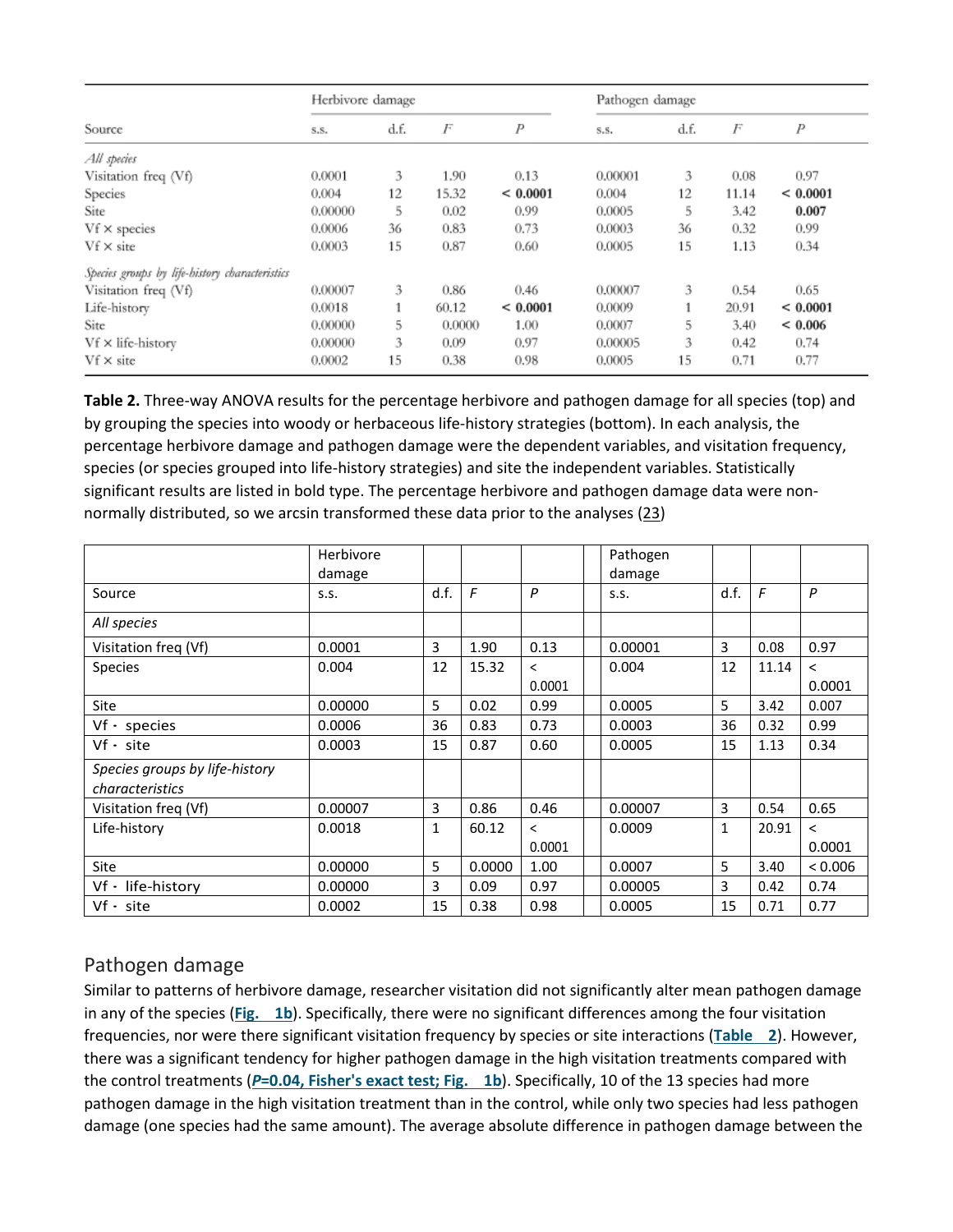high and control treatments, however, was very low at the end of the growing season (1.2%) and, with the exception of *P. tremuloides*, none of the species had more than a 1.8% difference between the high and control treatments. It remains unknown whether this slight increase in pathogen damage could have resulted in a detectable biological effect on the plant. There was no effect of visitation frequency on pathogen damage when we analysed the species grouped according to life-history strategy (**[Table](https://onlinelibrary.wiley.com/doi/full/10.1046/j.1461-0248.2002.00357.x#t2) 2**). As with the amount of herbivore damage, however, pathogen damage was significantly greater in the woody than herbaceous species (5.1  $\pm$ 0.3 vs. 2.6  $\pm$  0.2, respectively). Nevertheless, researcher visitation did not cause a significant change in mean pathogen damage in either the woody or herbaceous species.

### Plant survival

Plant survival was high for all species and did not vary among the three visitation frequencies (**[Fig.](https://onlinelibrary.wiley.com/doi/full/10.1046/j.1461-0248.2002.00357.x#f2) 2**). Indeed, the mean survival rates among the treatments were remarkably similar. Combined across all species, 93.5%, 93.3% and 93.1% survived throughout the study period in the low, medium and high visitation frequencies, respectively. Mean survival was more than 90% for all species, except for *Rubus allegheniensis*, in which survival rate was approximately 75% (**[Fig.](https://onlinelibrary.wiley.com/doi/full/10.1046/j.1461-0248.2002.00357.x#f2) 2**). It is possible that we underestimated survival for *R. allegheniensis*, because it was difficult to distinguish whole plant (genet) mortality from the death of the single tagged stem (ramet mortality). We considered a plant to be dead when it was not obvious that any new stems belonged to the old stem's root stock; thus, we were conservative in our survivorship estimates. Nevertheless, all of the species had very high survival rates and were not significantly affected by researcher visitation and measurement.



**Figure 2** The mean survival rate during the 10-week study period for all 13 species over three visitation frequencies: low visitation (one visit per month), medium visitation (two visits per month) and high visitation (four visits per month). There were no significant differences among the three visitation frequencies for any of the species. A small proportion of the individuals could not be identified at the end of the study because they had died. The number of unidentified individuals, however, was consistent among the treatments; 3.9% ( $\pm$  1.3 SE), 3.3% ( $\pm$  0.9 SE) and 2.8% ( $\pm$  1.0 SE) in the one per month, two per month and four per month treatments, respectively. Error bars represent standard errors.

## **DISCUSSION**

## Testing the herbivore uncertainty principle

We should have been able to detect the herbivore uncertainty principle if it was present at Cedar Creek, given the power of our experimental design and the large contrast between the high visitation and control treatments. Overall, however, our data did not support the HUP and cast doubt on the generality of this phenomenon.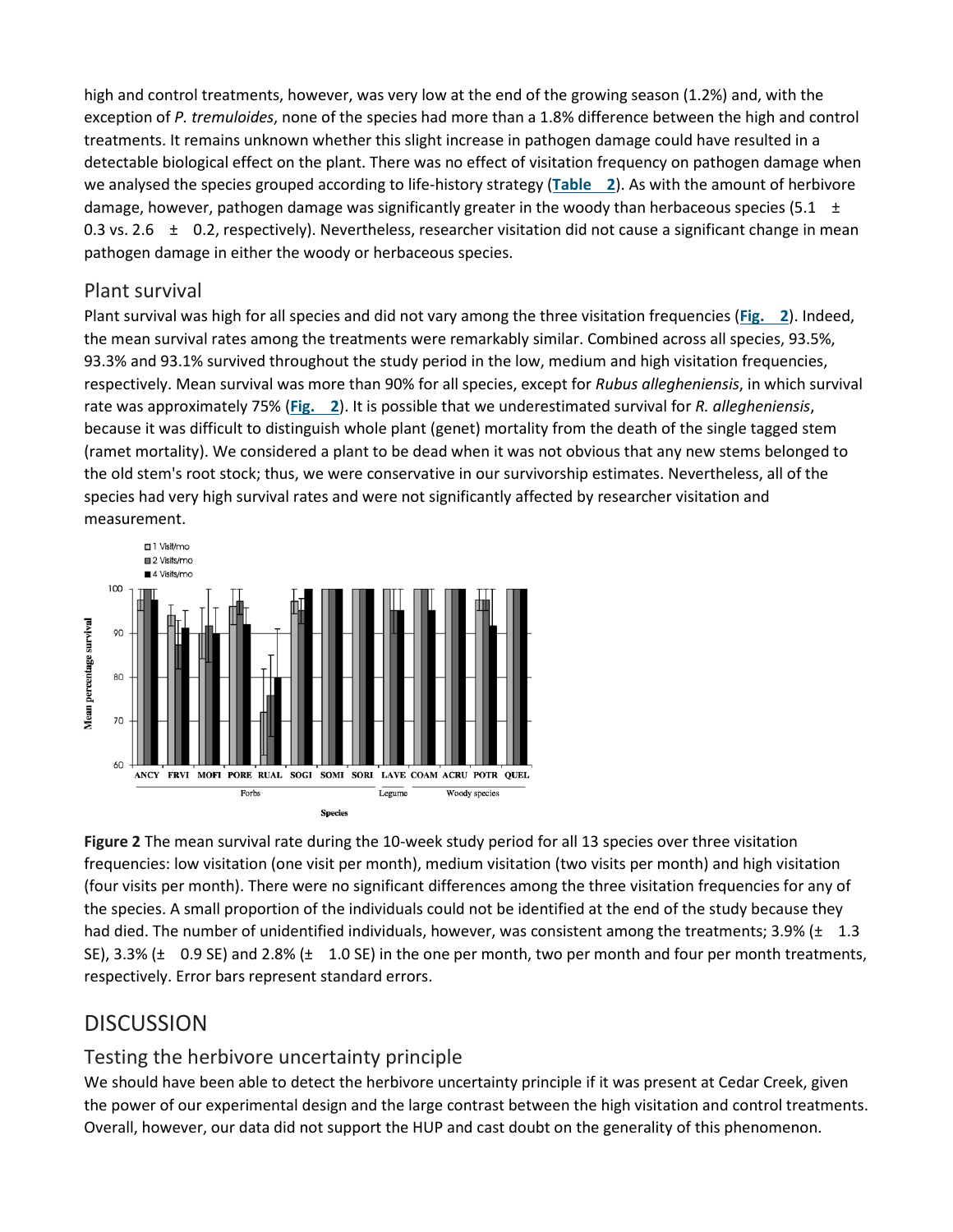Researcher visitation and measurement did not significantly alter mean plant herbivore damage, pathogen damage or survival (**[\[link\]T](https://onlinelibrary.wiley.com/doi/full/10.1046/j.1461-0248.2002.00357.x#f1)able 2, Figs [1 and 2](https://onlinelibrary.wiley.com/doi/full/10.1046/j.1461-0248.2002.00357.x#f2)**). These results remained the same for all analyses, including when we grouped the species as woody and herbaceous.

Our results may have differed from those of **[4](https://onlinelibrary.wiley.com/doi/full/10.1046/j.1461-0248.2002.00357.x#b4)**) for a variety of reasons. Herbivory was apparently higher in Pennsylvania than at Cedar Creek. Mean herbivore damage ranged from 6 to 25% in Pennsylvania (**[4](https://onlinelibrary.wiley.com/doi/full/10.1046/j.1461-0248.2002.00357.x#b4)**). In contrast, herbivore damage was low at Cedar Creek, averaging less than 3.5% over all species and treatments (**[Fig.](https://onlinelibrary.wiley.com/doi/full/10.1046/j.1461-0248.2002.00357.x#f1) 1a**). Even for the most heavily damaged species, *Quercus ellipsoidalis*, mean herbivore damage was never more than 10% in any of the visitation treatments. Direct comparisons of herbivore damage between our results and those of **[4](https://onlinelibrary.wiley.com/doi/full/10.1046/j.1461-0248.2002.00357.x#b4)**), however, are difficult because they lumped herbivore damage into only four discrete categories: < 5%, 6–25%, 26–75% and > 76%, whereas we used 25 damage categories. Their method could have introduced a number of problems, the most serious of which is that with only four categories, their precision is low and the smallest possible estimation error would result in a very large error in the herbivore damage data (**[23](https://onlinelibrary.wiley.com/doi/full/10.1046/j.1461-0248.2002.00357.x#b23)**). Why we would have been less likely to detect the HUP where damage levels were lower, given our greater level of replication, is also not clear. It is possible that the HUP is detectable only above a certain threshold of herbivore damage, but we cannot substantiate this hypothesis with our data. Regardless, we could not detect the HUP at Cedar Creek, which casts doubt that this phenomenon is a `principle' in plant ecology. Furthermore, evidence is still lacking whether the HUP plays a strong role in plant communities compared with the strength of plant–insect interactions (e.g. **[12](https://onlinelibrary.wiley.com/doi/full/10.1046/j.1461-0248.2002.00357.x#b12)**; **[6](https://onlinelibrary.wiley.com/doi/full/10.1046/j.1461-0248.2002.00357.x#b6)**; **[2](https://onlinelibrary.wiley.com/doi/full/10.1046/j.1461-0248.2002.00357.x#b2)**).

#### Determining when the herbivore uncertainty principle could be important

#### When researcher visitation alters herbivore behaviour

Although our results did not support the HUP, we suggest that the HUP could potentially operate when researcher visitation and measurement alters herbivore behaviour, plant quality, or both. In order to determine whether the HUP will operate in a substantive fashion, researchers will almost certainly require knowledge of the identity and life-history of the dominant or most damaging herbivore species (cf. **[4](https://onlinelibrary.wiley.com/doi/full/10.1046/j.1461-0248.2002.00357.x#b4)**). For example, in an extensive study, **[21](https://onlinelibrary.wiley.com/doi/full/10.1046/j.1461-0248.2002.00357.x#b21)**) surveyed the insects that attack goldenrods (*Solidago altissima*) through six consecutive growing seasons in 16 old field sites in central New York State. Of the more than 60 insect species that fed on goldenrod, very few species were abundant enough to cause substantial plant damage (see also **[5](https://onlinelibrary.wiley.com/doi/full/10.1046/j.1461-0248.2002.00357.x#b5)**, **[6](https://onlinelibrary.wiley.com/doi/full/10.1046/j.1461-0248.2002.00357.x#b6)**). These species included a sedentary leaf chewing beetle (the chrysomelid *Trirhabda virgata*), an internally feeding leaf miner (the chrysomelid *Microrhopala vittata*), a sedentary spittle bug (*Philaenus spumarius*) and a stem galler (*Eurosta solidaginis*). None of these species, however, are typically disturbed by careful and moderate sampling of goldenrod stems and, for the miners and stem gallers, even intensive and indiscriminate handling would not disturb these well-protected insects (**[21](https://onlinelibrary.wiley.com/doi/full/10.1046/j.1461-0248.2002.00357.x#b21)**). Similarly, it seems unlikely that periodic plant measurements would substantially alter the foraging behaviour of highly volant and generalist insects such as grasshoppers; these species can quickly return to favoured hosts. The same is probably true for vertebrate herbivores such as deer and rabbits, which can easily return and forage after researchers have departed. We argue that the herbivores that will be most sensitive to visitation are species that discontinue feeding when disturbed and cannot immediately resume feeding. This cessation in feeding will occur, for example, whenever insects escape from predators by dropping off the disturbed host plant, thereby finding refuge in the litter layer beneath the host plant. In this case, the interval required for the herbivore to resume feeding will determine the magnitude of the decrease in herbivory resulting from researcher visitation and measurement.

Alternatively, herbivore damage may increase if herbivores respond positively to researcher visitation and measurement (**[4](https://onlinelibrary.wiley.com/doi/full/10.1046/j.1461-0248.2002.00357.x#b4)**). Although unlikely, it is possible that some insect herbivores could spread passively among host plants by clinging to researchers' hands or clothing. Vertebrate herbivores could follow the trails made by researchers that lead them to tagged and tasty plant species. Both vertebrate and invertebrate herbivores may be attracted or repelled by the scents or salts of researchers left behind on the host plants.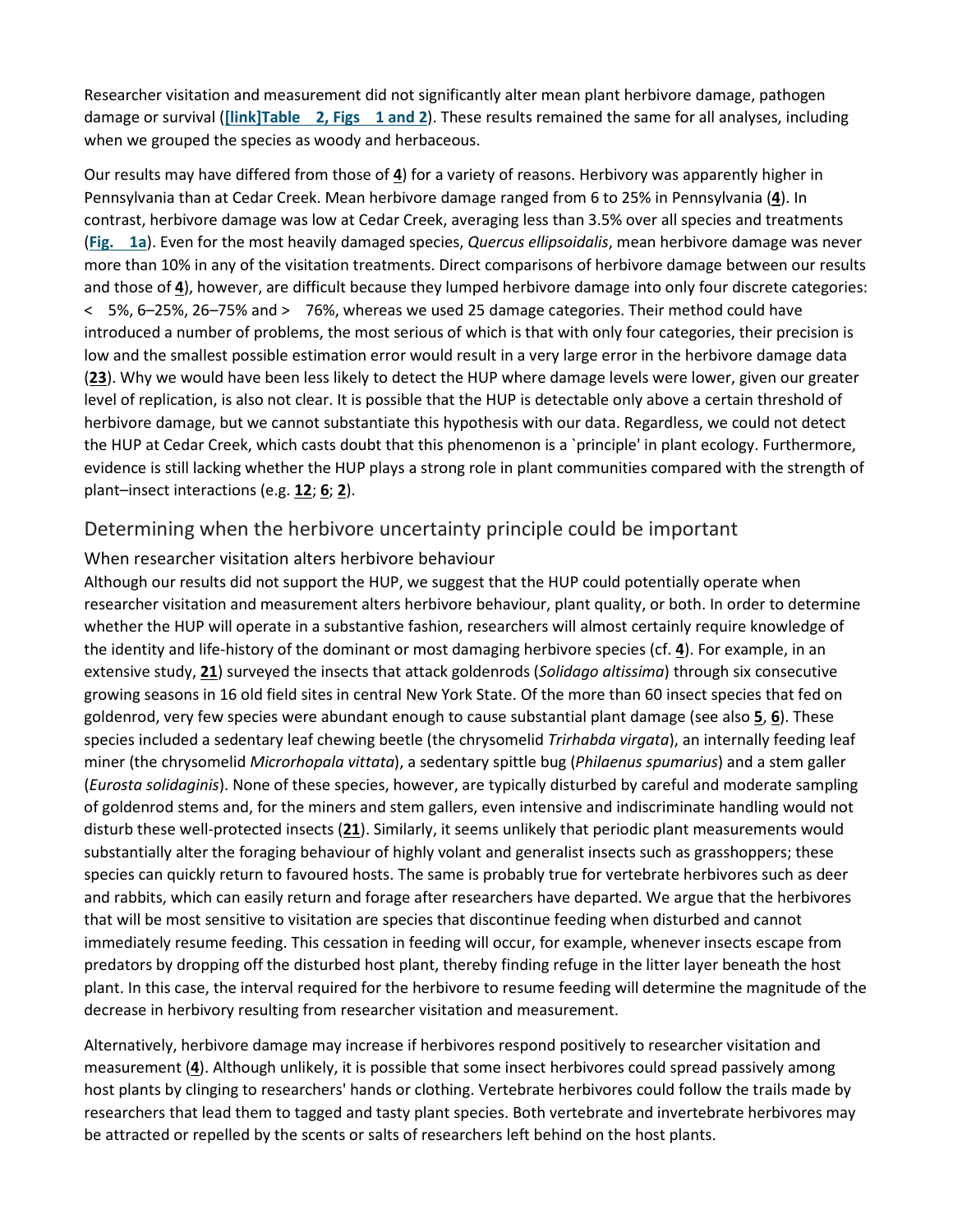#### When visitation alters host plant quality

**[4](https://onlinelibrary.wiley.com/doi/full/10.1046/j.1461-0248.2002.00357.x#b4)**) suggested that the primary mechanism underlying the HUP was direct or indirect effects of visitation on the host plant. These effects ranged from `touch activated plant responses' to the trampling of neighbouring competitors; disturbances that in some way modified host plant susceptibility to herbivores. We consider these above-mentioned mechanisms unlikely given the extent of the disturbance required to elicit a response, even under highly controlled growth chamber conditions (e.g. **[25](https://onlinelibrary.wiley.com/doi/full/10.1046/j.1461-0248.2002.00357.x#b25)**; **[7](https://onlinelibrary.wiley.com/doi/full/10.1046/j.1461-0248.2002.00357.x#b7)**), although such responses cannot be ruled out. Furthermore, plants in many systems experience a substantial amount of background mechanical stress from abiotic factors such as wind, which could swamp the effects of researcher visitation.

We suggest that the HUP will skew our interpretation of plant–herbivore interactions only under a narrow set of circumstances. These circumstances may occur when: (1) herbivores either abandon or avoid disturbed plants or become strongly attracted to them; (2) herbivores respond to visitation differently from each other and thus plant species are differentially affected; and (3) the herbivores involved cause significant plant damage, which results in a change in plant competitive ability (photosynthetic ability, biomass allocation, reproduction, etc.). These conditions may occur only rarely and may explain why we found no evidence for the HUP. Nevertheless, any sampling protocol should seek to minimize trampling, minimize host plant handling, and maximize the interval between measurements.

#### The pathogen uncertainty principle

Foliar pathogen damage provided an equally meaningful test of the hypothesis that researcher visitation can alter rates of damage in plants. At the onset of this study, we suspected that some pathogens might be spread from plant to plant via researcher's hands or clothing. Consequently, we hypothesized that frequent visitation would increase pathogen damage on our target plants more than it would herbivore damage. Indeed, 10 of the 13 species had greater pathogen damage (albeit only slightly) in the high visitation than the control treatment (*P***[=0.04, Fisher's exact test; Fig.](https://onlinelibrary.wiley.com/doi/full/10.1046/j.1461-0248.2002.00357.x#f1) 1b**), suggesting that researchers may spread pathogens by frequently visiting and handling plants. This finding, however, was not supported by the ANOVA, which revealed no significant change in pathogen infection with visitation rate for any of the species (**[Table](https://onlinelibrary.wiley.com/doi/full/10.1046/j.1461-0248.2002.00357.x#t2) 2**). Furthermore, the mean difference in pathogen damage between the high visitation and control treatments was very small (1.2%) at the end of the growing season (**[Fig.](https://onlinelibrary.wiley.com/doi/full/10.1046/j.1461-0248.2002.00357.x#f1) 1b**). Overall, these results suggest that a high frequency of visitation and measurement may possibly transfer pathogens from plant to plant, but that the amount of resulting pathogen damage may be insignificant.

There are many types of plant pathogens and the likelihood of their transmission by researchers may depend on their mode of dispersal. Fungal pathogens, for example, are typically transmitted passively by spores and many species can be easily transmitted on the hands, clothing or measurement instruments of researchers. Most of the *c*. 100 species of bacteria that are pathogenic to plants live on the plant surface and thus can be easily spread by researcher contact (**[1](https://onlinelibrary.wiley.com/doi/full/10.1046/j.1461-0248.2002.00357.x#b1)**). There are hundreds of viruses known to infect plants (**[1](https://onlinelibrary.wiley.com/doi/full/10.1046/j.1461-0248.2002.00357.x#b1)**), many of which could be easily transmitted from plant to plant on calipers or other measurement instruments. For example, the viruses in the genus *Tobamovirus*, which includes the tobacco mosaic virus, are readily transmitted by mechanical contact (**[1](https://onlinelibrary.wiley.com/doi/full/10.1046/j.1461-0248.2002.00357.x#b1)**). Although we found only a small effect of researcher visitation on the spread of plant pathogens, in systems where pathogens are abundant it may be important to protect against their inadvertent spread. Swabbing instruments after each measurement may reduce the amount of pathogen transmission between plants. This may be particularly important if the plants are conspecifics because many pathogens are species-specific (**[1](https://onlinelibrary.wiley.com/doi/full/10.1046/j.1461-0248.2002.00357.x#b1)**).

At Cedar Creek, mean foliar pathogen damage was low; 3.2% for all individuals at the end of the growing season (**[Fig.](https://onlinelibrary.wiley.com/doi/full/10.1046/j.1461-0248.2002.00357.x#f1) 1b**). Actual foliar pathogen damage may have been even lower because we assumed that all lesions were pathogenic. Nevertheless, our estimate of pathogen damage was similar to other published studies. For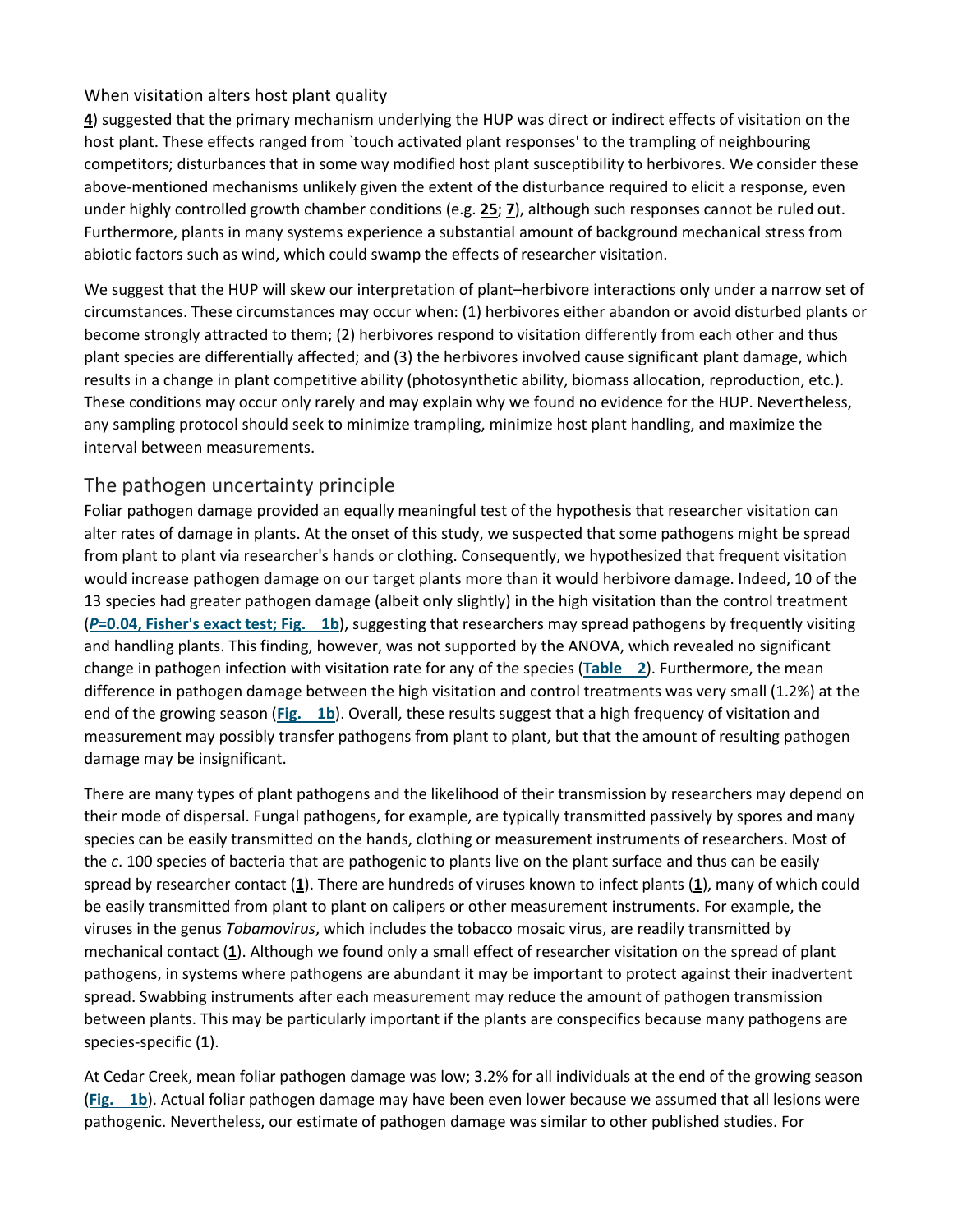example, in a study at Cedar Creek, **[19](https://onlinelibrary.wiley.com/doi/full/10.1046/j.1461-0248.2002.00357.x#b19)**) reported that mean pathogen damage was approximately 4.3% in 3 × 3 m experimental plots that resembled nearby natural grasslands. Plants with somewhat higher levels of pathogen damage (*c*. 9% of the leaf area) experienced a significant reduction in total plant biomass and change in root to shoot allocation patterns (**[18](https://onlinelibrary.wiley.com/doi/full/10.1046/j.1461-0248.2002.00357.x#b18)**). Furthermore, the actual impact of pathogens on a plant may be much higher than the proportion of leaf area that they physically occupy. For example, **[18](https://onlinelibrary.wiley.com/doi/full/10.1046/j.1461-0248.2002.00357.x#b18)**) reported that net photosynthetic capacity decreased by *c*. 26% when pathogens infected merely *c*. 8% of the leaf area. It is difficult, however, for us to assess the impact on a plant from losing the function of 3.2% of its leaf area to pathogen damage over the course of the growing season and even more difficult to imagine the biological significance of losing merely 1.2% more leaf area than a conspecific neighbour that was never visited.

The pathogen uncertainty principle remains a sticky problem. Our results suggest that high visitation and measurement may spread pathogens among plants. However, because none of the species showed a significant increase in the amount of pathogen damage with visitation rate, the transmission of pathogens by researchers may be relatively low and, without much stronger empirical support, does not warrant the label as a `principle' in plant ecology. Further studies are necessary to test whether the pathogen uncertainty principle is a significant issue and whether it goes beyond the small changes that we observed. Our results on the herbivore uncertainty principle, however, were clear. We found very little evidence to support the herbivore uncertainty principle and therefore we question its importance under common experimental conditions.

## ACKNOWLEDGEMENTS

We thank S. Rutishauser and T. Heinzen for helping with the field work. We are grateful for the suggestions and comments provided by A. Agrawal, B. Bouma, D. Bunker, J. Cahill, G. Gilbert, J. Haarsted, G. Meyer, C. Mitchell, A. Rodewald, M. Tobin, W. Searcy and three anonymous reviewers. Funding was provided, in part, by grants from the National Science Foundation (NSF DEB 961518 and NSF DEB 0080382).

## References

- 1 Agrios, G.N. (1997). *Plant Pathology*, 3rd edn. Academic Press, San Diego.
- 2 Bach, C. (2001). Long-term effects of insect herbivory and sand accretion on plant succession on sand dunes. *Ecology*, **82**, 1401– 1416.
- 3 Burley, N., Krantzberg, G. & Radman, P. (1982). Influence of colour-banding on the conspecific preferences of zebra finches. *Anim Behav*, **30**, 444– 455.
- 4 Cahill, J.F., Castelli, J.P. & Casper, B.B. (2001). The herbivore uncertainty principle: visiting plants can alter herbivory. *Ecology*, **82**, 307– 312.
- 5 Carson, W.P. & Root, R.B. (1999). Top-down effects of insect herbivores during early succession: influence on biomass and plant dominance. *Oecologia*, **121**, 260– 272.DOI: [10.1007/s004420050928](https://doi.org/10.1007/s004420050928)
- 6 Carson, W.P. & Root, R.B. (2000). Herbivory and plant species coexistence: community regulation by an outbreaking phytophagous insect. *Ecol. Monographs*, **70**, 73– 99.
- 7 Cipollini, D.F. (1977). Wind-induced mechanical stimulation increases pest resistance in common bean. *Oecologia*, **111**, 84– 90.DOI: [10.1007/s004420050211](https://doi.org/10.1007/s004420050211)
- 8 El-Hamalawi, Z.A. & Menge, J.A. (1996). The role of snails and ants in transmitting the avocado stem canker pathogen, *Phytophthora citricola*. *J. Am. Soc. for Hort. Sci.*, **121**, 973– 977.
- 9 Heisenberg, W. (1927). Uber den anschaulichen inhalt der quantentheoretischen kinematik und mechanik. *Zeitscrift Fuer Physik*, **43**, 172– 198.
- 10 Hoover, K., Wood, D.L., Storer, A.J., Fox, J.W. & Bros, W.E. (1996). Transmission of the pitch canker fungus, *Fusarium subglutinans* F. sp. pini, to Monterey pine, *Pinus radiata*, by cone-and twig-infesting beetles. *Can. Entomologist*, **128**, 981– 994.